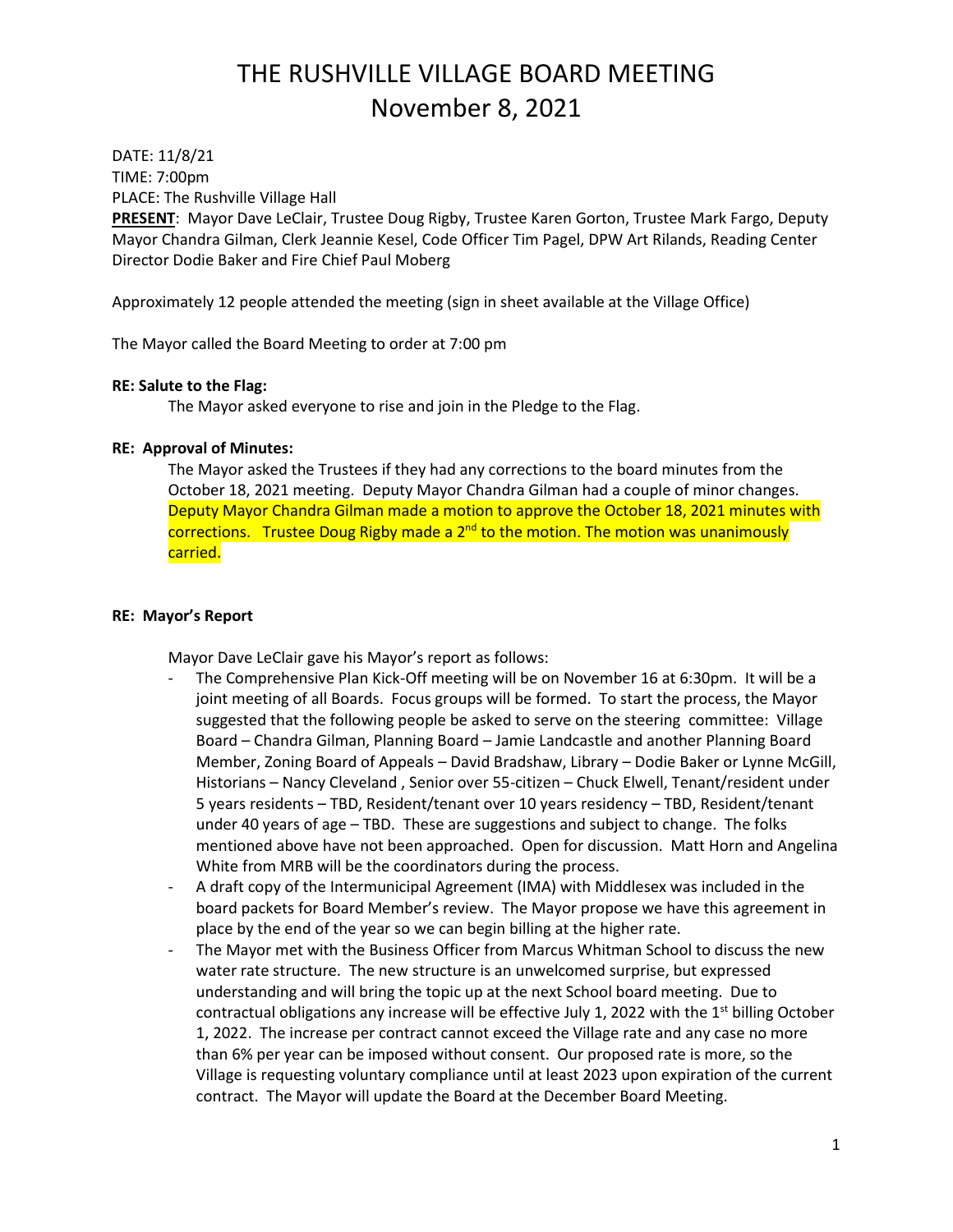- Inside/Outside Users and Castle Street Apartments Information letters have been sent out regarding the proposed rate increase taking effect January 1, 2022 for water and July 1, 2022 (tentative) for sewer.
- Jeannie said about 24 Sewer Use Surveys have been returned.
- American Rescue Plan The Mayor suggested that the Board continue discussions on how best to use the \$64,000 that was awarded to the Village. There are four categories eligible for the funding which is to be determined at the discretion of the community:
	- -Village Infrastructure improvements
	- -Recovering lost Village revenues
	- Recovering Village expenses caused by COVID-19 response
	- Support of local business, households, non-profits and other entities that suffered a financial hardship.
- Art said that there was water line work there is about 400' of 2" water main line which could be replaced with 8" line. It would cost about \$100 per foot (would include engineering and construction costs). Art also suggested that some fire hydrants could be replaced. Also, line valves are original and sometimes these lines leak
- The Mayor wanted to get the Board's agreement on how best to spend these funds. Trustee Mark Fargo said that infrastructure was important. The Mayor and Jeannie will find out the timeline for spending these funds.
- The fire truck was sold. The Village received \$16,000.
- Yates County Natural and Recreational Resources Grant Chandra, Dodie and the Mayor met to discuss a possible event next year in October before Halloween. Chandra had a great idea that involved a Fall Celebration. It might include a pumpkin race – where individuals would get a pumpkin kit with wheels for their pumpkin. They could race the pumpkins on Warren Street. Also, there could be a costume contest, a pumpkin walk on the Moody Trail and other types of entertainment. More information to come.
- Ed and Chandra Gilman again this year obtained some swamp oak trees that are donated to the Village for planting. Art and Mike fill find a good planting location.

#### **RE: Deputy Mayor's Report**

- No Report

#### **RE: Public Comments:**

Dave Bradshaw wanted to know if there was an update on Dollar General, since he had not been at the last few meeting. The Mayor mentioned that an offer from Dollar General was turned down by Jim Liebel. Dave asked if the Gorham Road location was off the table. The Mayor said that location was off the table.

#### **RE: Public Works Supervisor:**

#### **Streets:**

Leaf pick up has started and will last for the next few weeks. The sander is ready and some sand and salt has been hauled in.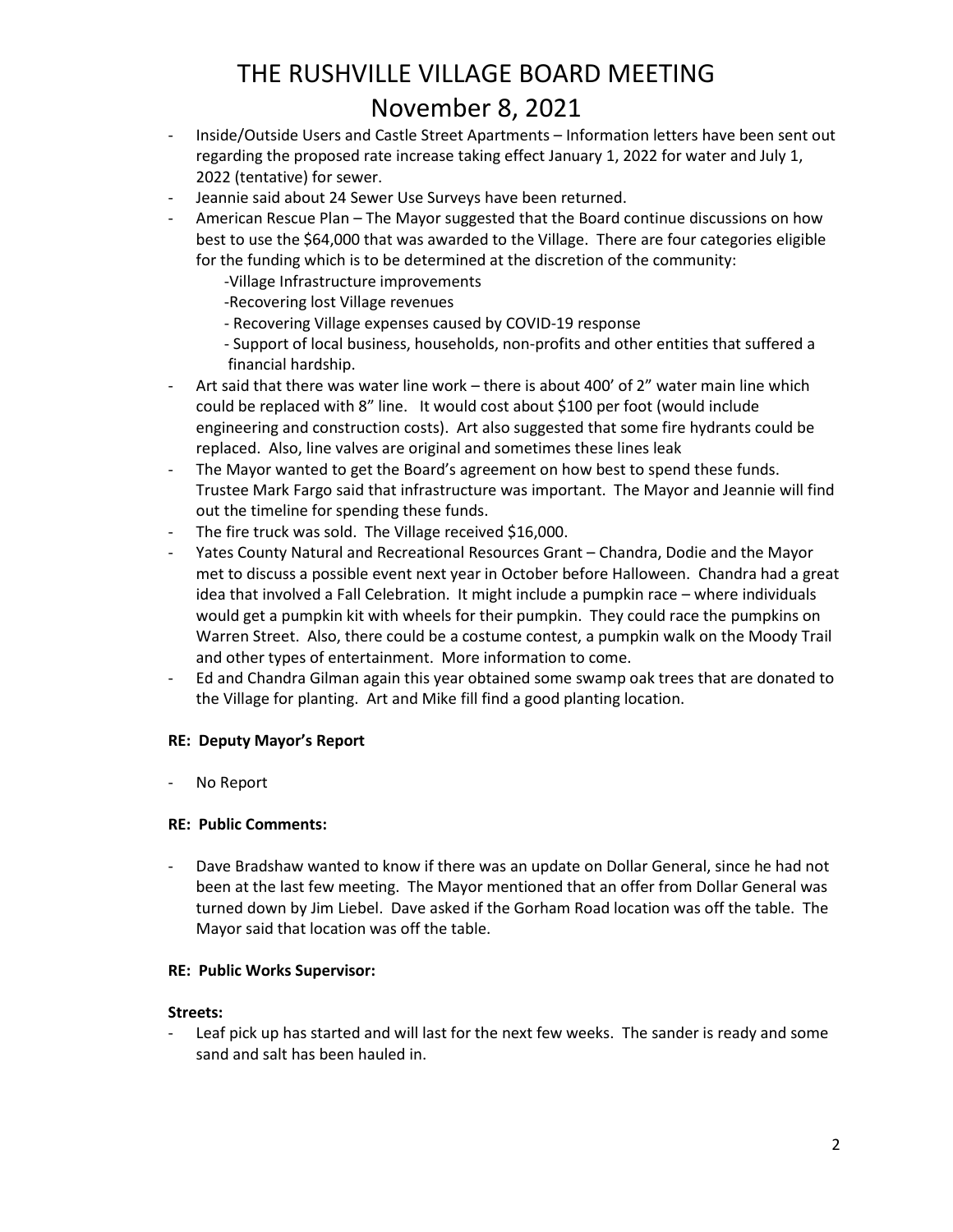#### **Water**:

- We have stopped doing the HABS testing for the year.
- We have the quarterly PFOB testing and the annual testing for this year.

#### **Sewer:**

- The sewer flows are really high with all the rain. One day 600,000 gallons went through the plant, a normal day is about 45,000 gallons. The flow from the school needs to be looked at.
- Art believes that there are sump pumps hooked to the sewer lines in houses. This is not allowed in our sewer ordinance. Trustee Mark Fargo wanted to know how the Village can identify which houses have sump pumps connected to the sewer. Art said that it is difficult to identify. The Mayor suggested that the Village might consider incentivizing these residents to disconnect. The Mayor suggested a possible sewer charge on every sewer bill and the owner would prove that they are not connected and then the sewer charge would be removed from their bill. The sump pumps should be discharged to the property owner's lawn.

#### **Village Hall:**

Proctor has completed the roof repair on the front half of the building. Pictures are in your folders. Between the two projects the entire roof has been redone.

#### **RE: Trail:**

- We have worked on the trail. There were a couple of areas that washed out.
- Next year's budget should include money to work on the trail. There are a couple of areas where the creek washed out close to the trail. Art will talk with the Town of Gorham.

#### **RE: Fire Report:**

- Paul would like a reserve account set up for the future purchase of a fire truck.
- Department physicals are in process.
- Replacement gear takes about 6 months for orders to arrive. The department is looking into replacing some gear since the grant was turned down. Helmets - \$355, Boots - \$480, Front Hoods - \$85, Turnout Gear - \$2520, Full Gear - \$3440. Hoping to reapply for the grant next year. Trustee Mark Fargo suggested adding a line budget item for fire gear and replace a couple of sets each year.
- Paul would like to purchase a gear drier (\$8400).
- Deputy Mayor Chandra Gilman suggested that the Village might request more money from Potter and Gorham for the fire service our Fire Department supplies these towns.

#### **RE: Reading Center Director:**

- STLS last month awarded a few libraries the "Sustainable Practices Award" Rushville, Middlesex, Hornell and Arkport received this award. These libraries advocated for necessary financial resources during COVID-19 to ensure the future of their library operations.
- Dodie attended a virtual conference on Gather & Grow: Cultivating Inclusive Communities. The library has received Stacey Lee's new Young Adult book, "Luck of the Titanic" for attending.
- Halloween at the Library was a huge success. Dodie made up 149 treat bags and 200 Lollipops in the Lollipop tree. We served about 175-180 children. We decorated the front of the library like a Halloween pajama party.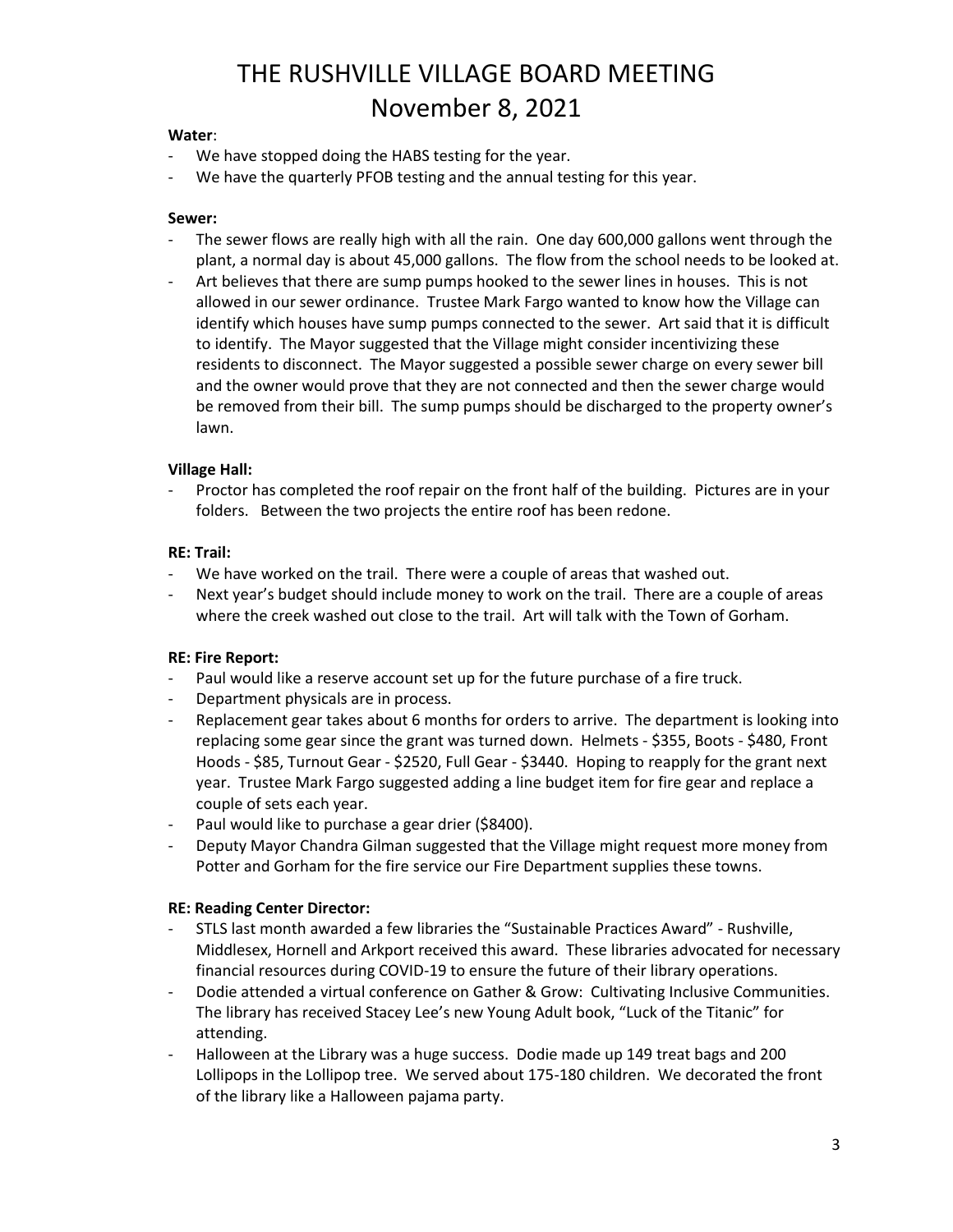- Friday, December 3rd will be the **6th Annual Christmastime in Rushville.** It will start with the tree lighting at the library. Then Santa gifts for the children, also, mitten and glove give-away and hopefully more. Any questions contact the library at 554-3939.
- Our new rotating large print book collection is out on the shelves
- Saturday, November 13<sup>th</sup> is "World Kindness Day". Be kind to someone!
- The library will be closed Friday, November  $26<sup>th</sup>$ . Happy Thanksgiving Everyone!
- My volunteer, Dawn LeMay and myself have registered for the "First Annual National CSLP (Cooperative Summer Library Program) Symposium".
- We are excited to start planning for the "Oceans of Possibilities" Summer 2022 Program!

#### **RE: Code Enforcement officer:**

- Inspection of projects in progress
- Tim is working with the owner for the new build on Douglas Drive
- Working on resolving life safety issues at 13 South Main Street
- Working with a second new house on Douglas Drive
- Follow up on 9 Chapel Street Progress is still being made
- Obtaining required training through webinars

#### **RE: Resolution 18-2021 to Raise Water Rates:**

A motion to raise water rates effective January 1, 2022 and to start the increase with the April 2022 billing was made by Trustee Doug Rigby and seconded by Trustee Mark Fargo.

There was a rollcall vote –

| Trustee Doug Rigby          | Yes |
|-----------------------------|-----|
| Trustee Karen Gorton        | Yes |
| Trustee Mark Fargo          | Yes |
| Deputy Mayor Chandra Gilman | Yes |
| Mayor David LeClair         | Yes |
|                             |     |

The motion was unanimously passed.

**Re Resolution 19-2021 Authorizing the Village Mayor to Sign Proposal for Professional Services with MRB Group for Preliminary Engineering Report for a Water Treatment Plant Evaluation:**

A motion to authorize the Village Mayor to sign the proposal for professional services with MRB Group for preliminary engineering report for a water treatment plant evaluation was made by Deputy Mayor Chandra Gilman and seconded by Trustee Mark Fargo.

There was a rollcall vote –

| <b>Trustee Doug Rigby</b>   | Yes |
|-----------------------------|-----|
| <b>Trustee Karen Gorton</b> | Yes |
| Trustee Mark Fargo          | Yes |
| Deputy Mayor Chandra Gilman | Yes |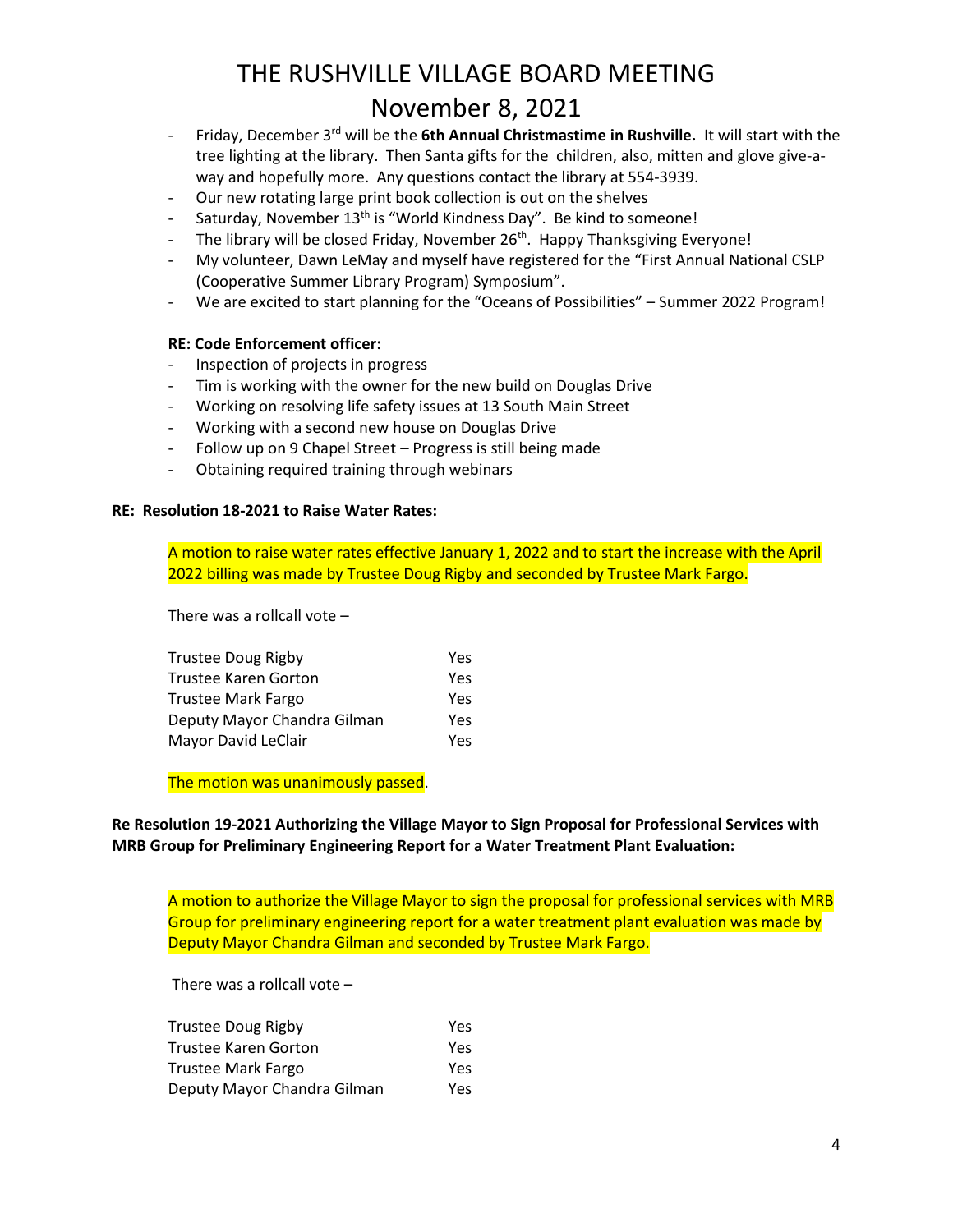Mayor David LeClair **Yes** 

The motion was unanimously passed.

#### **Re Clerk:**

-Jeannie presented to the Board the lists of Unpaid Village Taxes for Ontario and Yates counties.

#### **Re Bills:**

A motion was made by Trustee Doug Rigby and seconded by Deputy Mayor Chandra Gilman to authorize payment of the General bills in the amount of \$53,197.75. The motion was unanimously carried.

A motion was made by Trustee Doug Rigby and seconded by Trustee Karen Gorton to authorize payment of the Cemetery bills in the amount of \$534.94. The motion was unanimously carried.

A motion was made by Deputy Mayor Chandra Gilman and seconded by Trustee Doug Rigby to authorize payment of the Water bills in the amount of \$4,998.18. The motion was unanimously carried.

A motion was made by Trustee Doug Rigby and seconded by Deputy Mayor Chandra Gilman to authorize the payment of the Sewer bills in the amount of \$3,298.83. The motion was unanimously carried.

A motion was made by Trustee Doug Rigby and seconded by Trustee Karen Gorton to authorize the payment of the Capital Project bills in the amount of \$2,669.75. The motion was unanimously carried.

A motion to adjourn the regular meeting and to go into Executive Session was made by Trustee Mark Fargo. A 2<sup>nd</sup> was received from Deputy Mayor Chandra Gilman. The motion was unanimously passed. The meeting was adjourned at 8:13 pm.

A motion to open back up the Board Meeting was made by Deputy Mayor Chandra Gilman and seconded by Trustee Mark Fargo at 8:35pm. The motion was unanimously passed.

The Mayor presented to the Board Members a Default Notice Pending Foreclosure letter for the property at 13 South Main Street that was mailed to Jim Liebel on November 3, 2021. Mr. Liebel owes the Village almost \$7,000.00 plus his water bills. All the Board Members agreed that full payment is required, by the end of business on Monday, November 15, 2021, or the Mayor will instruct the Village Attorney, Tom Blair, to start foreclosure proceedings. Deputy Mayor Chandra Gilman asked if the full payment should include the outstanding water bill. The Mayor said that was not necessary because that would follow the normal process for outstanding water bills.

A motion to begin legal proceeding that may include a foreclosure action in the matter of 13 South Main Street, Rushville, NY, if the outstanding balance is not paid in full by the end of business on Monday, November 15, 2021 was made by Trustee Doug Rigby and a second by Trustee Mark Fargo.